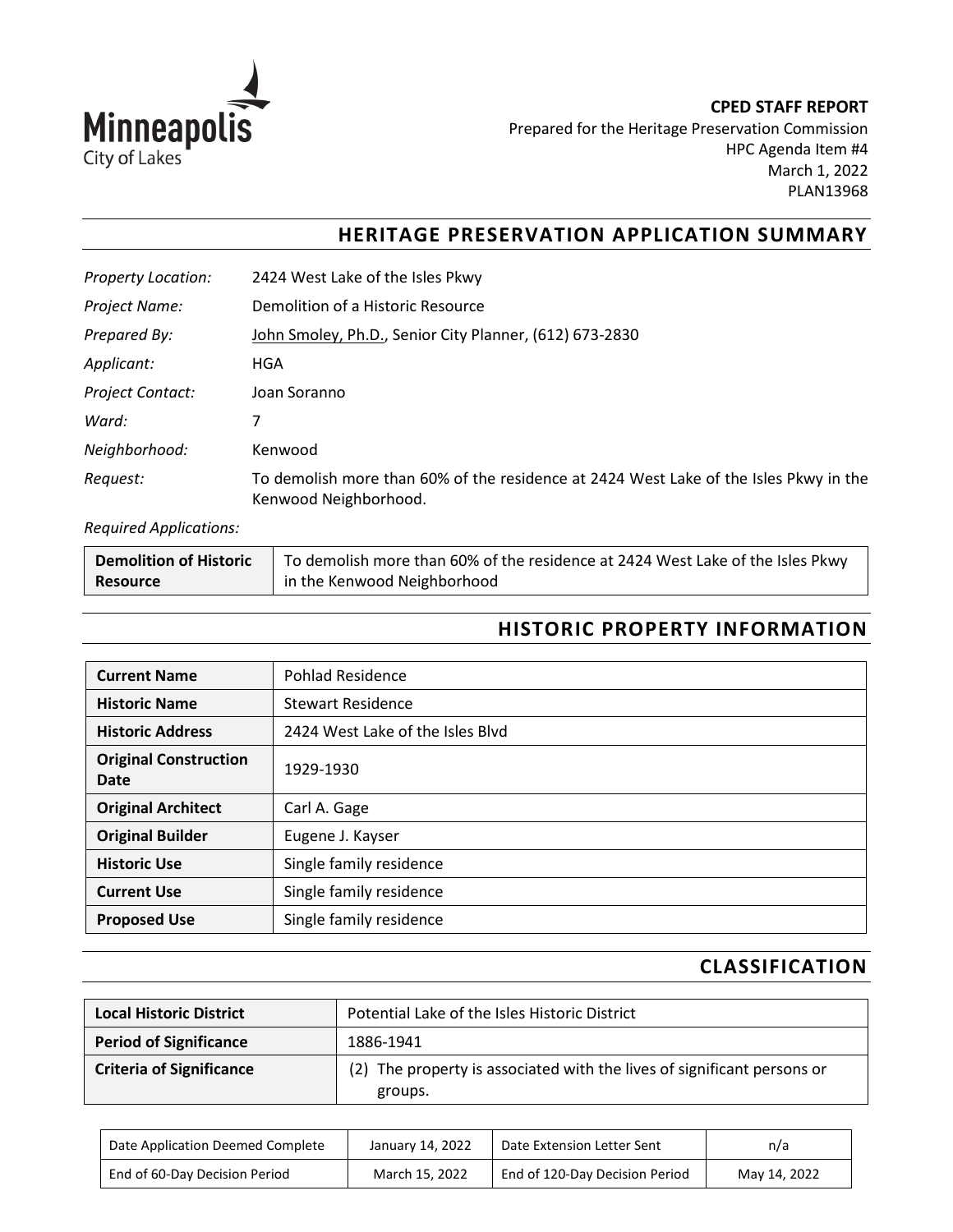#### Department of Community Planning and Economic Development

| <b>PLAN13968</b>                                                                                                                                             |  |  |  |  |
|--------------------------------------------------------------------------------------------------------------------------------------------------------------|--|--|--|--|
| (3) The property contains or is associated with distinctive elements of<br>city or neighborhood identity.                                                    |  |  |  |  |
| (5) The property exemplifies a landscape design or development<br>pattern distinguished by innovation, rarity, uniqueness or quality of<br>design or detail. |  |  |  |  |
| The property exemplifies works of master builders, engineers,<br>(6)<br>designers, artists, craftsmen or architects.                                         |  |  |  |  |
| n/a                                                                                                                                                          |  |  |  |  |
| n/a                                                                                                                                                          |  |  |  |  |
| n/a                                                                                                                                                          |  |  |  |  |
|                                                                                                                                                              |  |  |  |  |

# **SUMMARY**

**BACKGROUND**. On January 14, 2022, the Applicant submitted a Demolition of a Historic Resource application for the subject property.

The subject property was designed by master architect Carl Gage and constructed by Eugene Kayser in 1929 and 1930 for grain trader James R. Stewart and his wife Ila M. Stewart (nee Welch). The Stewarts chose a prominent piece of undeveloped land on a point along the western shore of Lake of the Isles. The subject property is a 2.5 story Tudor Revival style single family residence that faces the west side of Lake of the Isles, between West 24th Street and Russell Avenue South. The stucco-clad dwelling is laid out in an irregular plan with a slate-clad cross gable roof bearing two brick chimneys and a brick elevator overrun. A hip-roofed wing extends northward from the center of the residence on the rear where a nonhistoric garage constructed in 1984 connects perpendicular to the end of the residence.

An original one-story gable-roofed sunroom extends off the southern end of the residence. A 1936 rear-facing hipped-roof dormer sunroom addition projects from the half-story. Designed by Larson and McLaren, this addition is considered historic. Brown brick accents appear on gables, quoined window surrounds, sills, chimneys, the nonhistoric garage, and a flat-roofed one-story nonhistoric 1999 kitchen addition at the rear of the building.

Archaeological evidence uncovered in 1999 indicates that Native Americans frequented this area thousands of years before dairyman Thomas Halloran began using the land for farming in the late 1800s. Between 1885 and 1887 the Minneapolis Park Board acquired land around the lake for a planned parkway. Efforts to dredge and fill adjacent areas described as swampy and mosquito-filled continued until 1911. Construction of channels from Lake of the Isles to both Cedar Lake and Bde Maka Ska occurred at this time as well. These public projects likely lead to later development in the area. Not until 1907 was the land on which this property lies subdivided as the Kenilworth Addition to Minneapolis plat.

The subject property lies within the potential Lake of the Isles Historic District: one of the fifty-five potential historic districts identified over roughly a decade's worth of reconnaissance-level surveys conducted by the City beginning in 2001. The eligibility of this potential historic district for local designation has been affirmed by every study of the area conducted over the past four decades. In April 1984 Muriel Nord of the City's Heritage Preservation Commission nominated the Lake of the Isles Historic District for designation as a City of Minneapolis Historic District and for listing in the National Register of Historic Places. The proposed district consisted of the Lake of the Isles; the 116 residences and one church surrounding the lake; four structures (three bridges and one fountain); the parkway around the lake; and the Kenilworth lagoon and park land immediately west of the lake. The proposed district was not listed in the National Register, nor was the district locally designated, but the study deemed the subject property a pivotal building: one of the sixteen most historically or architecturally significant properties in the district. In 1999 a Hess, Roise and Company report, *Historical Assessment: Lake of the Isles and Kenwood Park*, deemed the district, to include the houses facing the parkway, eligible for listing in the National Register of Historic Places, though this report did not conduct an intensive-level evaluation of each of those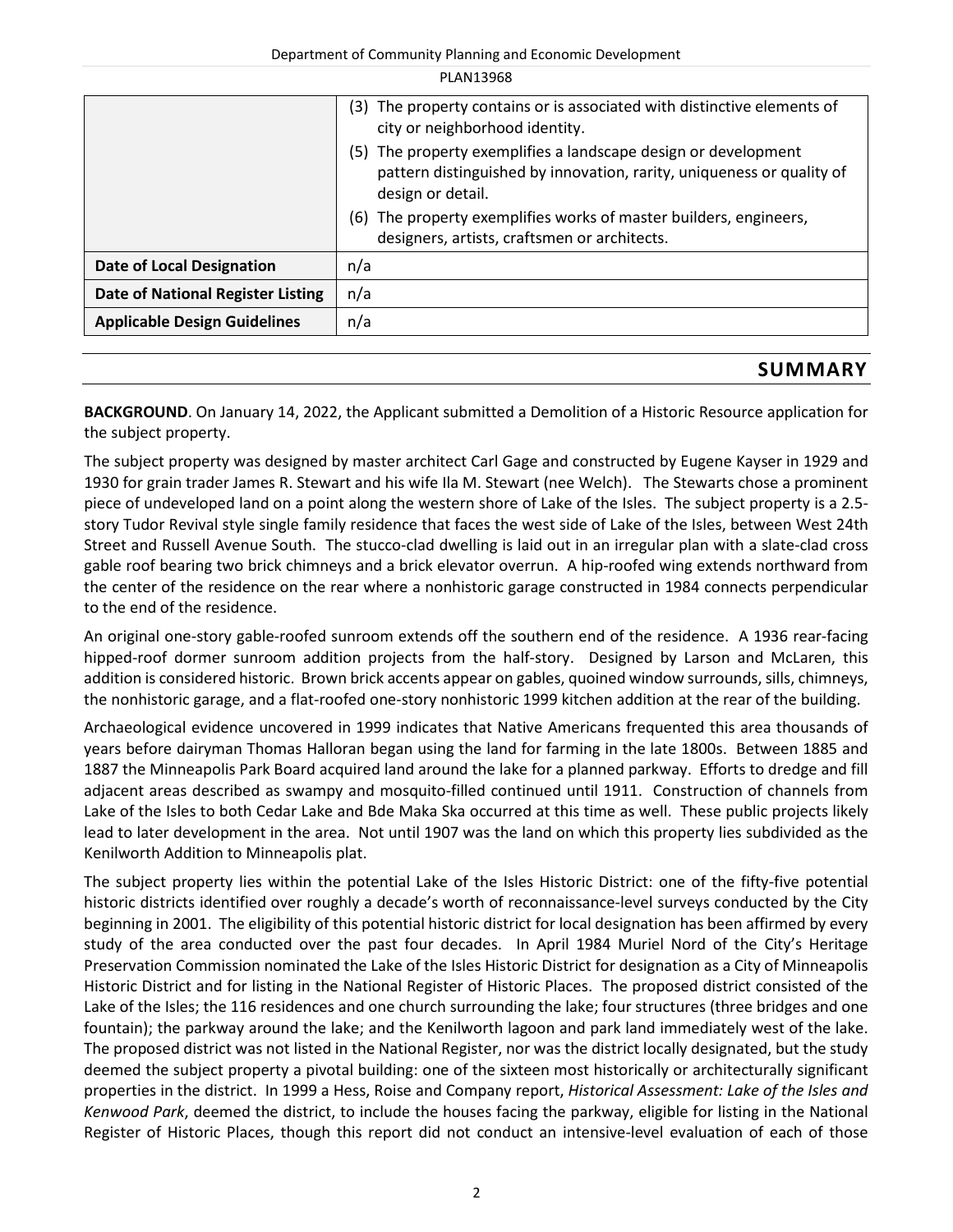residences. In Mead and Hunt's July 2006 *Historic Resources Inventory Portions of Calhoun-Isles Area, City of Minneapolis* the evaluators conducted a reconnaissance survey of the subject property and its surroundings. The evaluators recommended 2424 West Lake of the Isles Pkwy be deemed contributing to the potential Lake of the Isles Historic District. In 2014, Mead & Hunt completed the report "Phase I/Phase II Architecture History Investigation for the Proposed Southwest Light Rail Transit Project, Hennepin County, Minnesota," for the Metropolitan Council. The report deemed the Lake of the Isles Historic District eligible for listing in the National Register of Historic Places. The subject property also lies immediately adjacent to a portion of the Grand Rounds, the linear parkway that circles the City of Minneapolis. In the National Register of Historic Places nomination of the Grand Rounds as a nationally significant historic district, the State Historic Preservation Officer concurred in the determination that residences were not a part of this National Register-eligible historic district. Demolitions of properties immediately adjacent to the district would likely have a visual effect on this National Register-eligible district, however.

The most recent evaluation of the subject property was commissioned by the applicant and conducted by a historic consultant, Landscape Research (Attachment 2). In her report, Amy M. Lucas evaluated the subject property's eligibility for designation as a Landmark, and not part of the potential Lake of the Isles Historic District. She deemed the property eligible for designation as an individual Landmark under criteria 2, 4, and 6 for the property's associations with prominent grain trader James Stewart; architect Carl Gage; and the Tudor Revival



style of architecture. She rated the property's integrity very high, determining that it retained all seven aspects of integrity.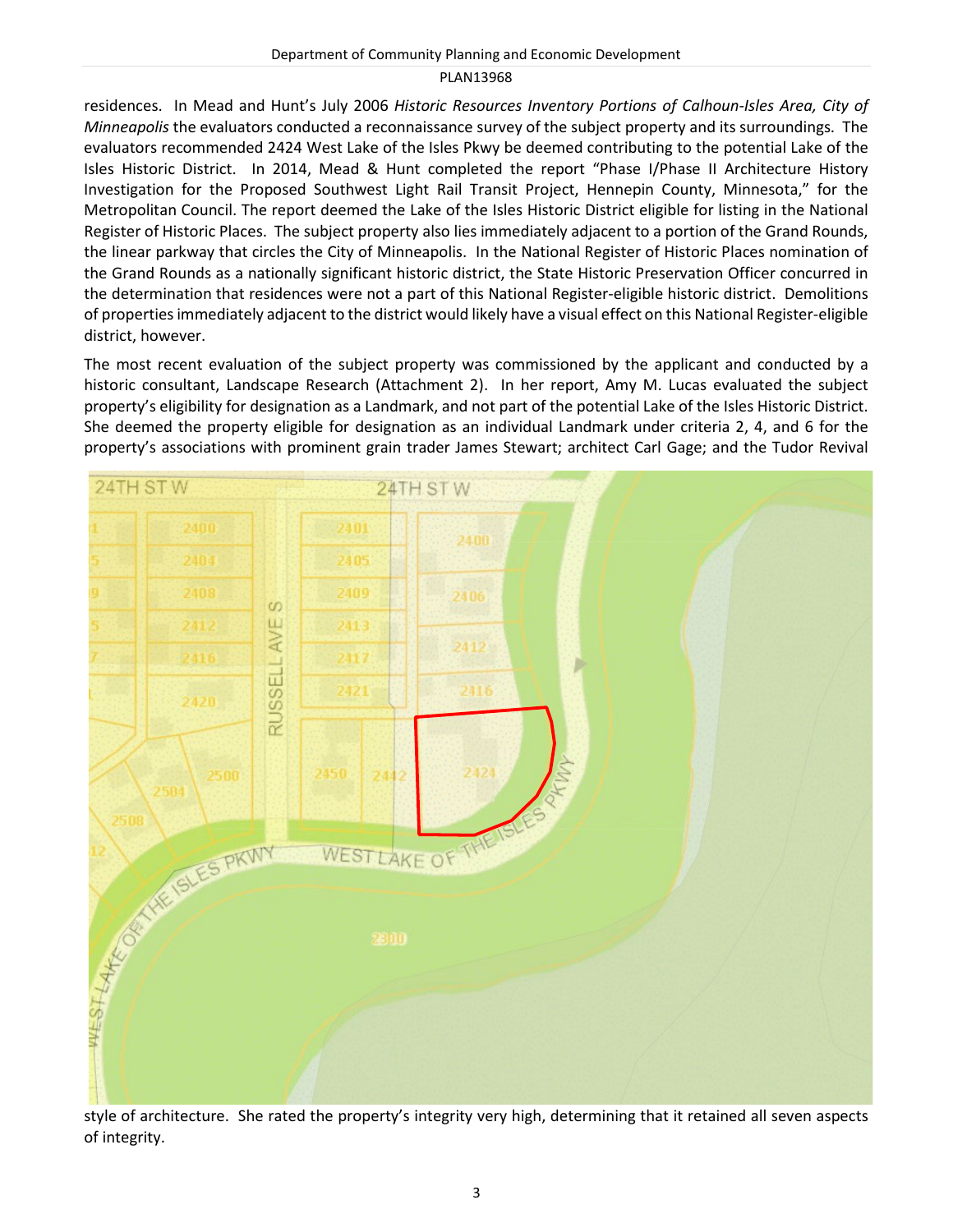**APPLICANT'S PROPOSAL.** The applicant proposes to remodel the existing single family residence for use as a more accessible single family residence with a more open floor plan, newer garage, and wider driveway. Specifically, the owners intend to:

- 1. Demolish the original, one-stall garage and the nonhistoric, 1984 four-car garage addition, with a laundry room and a new elevator in place of an original elevator;
- 2. Raise the grade in the northwest area of the lot to construct a new garage at the same level as the main floor of the house;
- 3. Relocate the driveway to enter the lot from the southwest corner instead of the eastern side through the historic porte cochere with arched opening;
- 4. Replace the historic porte cochere's arched opening with a large, arched window in matching proportions and a similar location;
- 5. Demolish the northern wing and rear half of the home, replacing it with new building segments with larger footprints, open floor plans, accessible floors, and a more modern kitchen;
- 6. Add new integrated ornamental metal window boxes at both the existing house and at new punched openings on the second floor, to match the original design;
- 7. Replace all existing windows, most of which are historic, true divided light windows, according to the report submitted by the applicant, with energy efficient insulated windows with a simulated division of lights; and
- 8. Replace doors with new doors bearing insulated glazing with a simulated division of lights.

The extent of this work is so great that it meets the City's definition of demolition, defined by the Heritage Preservation Regulations as, "The act of moving or razing a building including the removal or enclosure of sixty (60) percent or more of the structure." In such instances, the Zoning Code treats these properties as new buildings that are required to comply with all current codes. As a result, the proposed remodel will require other land use applications, including an administrative site plan review and five variances through the Board of Adjustment, provided the applicant's plans do not change. Although the Heritage Preservation Regulations definition of demolition does not consider interior features, substantial changes are being made to the interior of the subject property. The remodel is intended to make the existing home more accessible and more energy efficient, though single family residences are not required to comply with the Americans with Disabilities Act of 1990 and historic properties are not required to comply with the 2015 Minnesota Energy Code.

**PUBLIC COMMENTS.** Staff has received three letters in support of this project from the Kenwood Neighborhood Organization and two neighbors of the subject property. Any additional correspondence received prior to the public meeting will be forwarded on to the Heritage Preservation Commission for consideration.

# **ANALYSIS**

# **DEMOLITION OF HISTORIC RESOURCE**

The Department of Community Planning and Economic Development has analyzed the application for the demolition of more than 60% of the residence at 2424 West Lake of the Isles Pkwy based on the following [findings:](https://www.municode.com/library/mn/minneapolis/codes/code_of_ordinances?nodeId=MICOOR_TIT23HEPR_CH599HEPRRE_ARTVIIIHIRE_599.480CODE)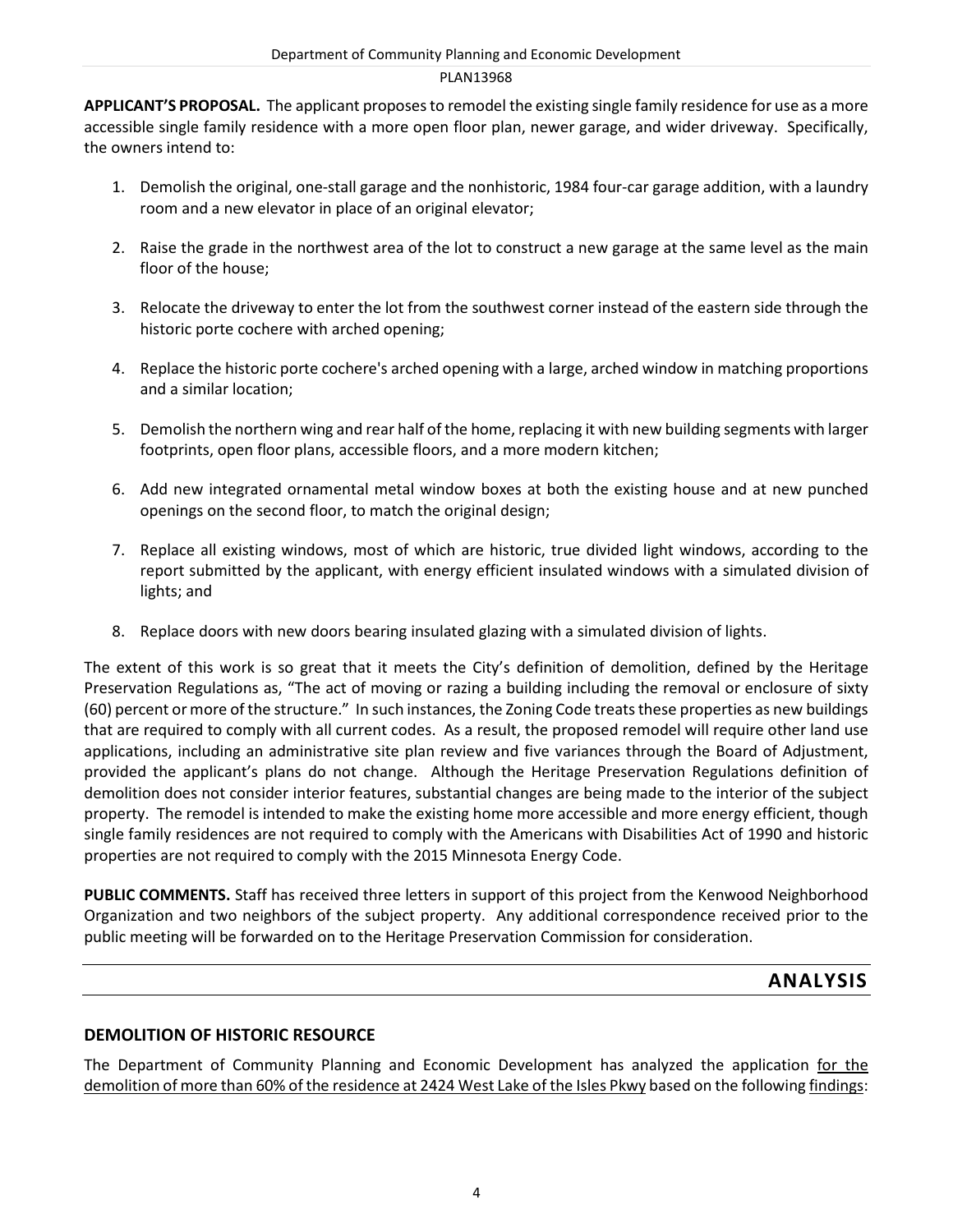# **SIGNIFICANCE**

2424 West Lake of the Isles Pkwy is eligible for local designation as a landmark under criteria 2, 3, 4, and 6.

## **Criterion #1: The property is associated with significant events or with periods that exemplify broad patterns of cultural, political, economic or social history.**

The subject property is not known to have been the site of significant historical events. The property earned only minor mention in the *Star Tribune* and its predecessors, mostly related to minor social pages news.

### **Criterion #2: The property is associated with the lives of significant persons or groups.**

The house at 2424 West Lake of the Isles Pkwy is significant under criterion 2 for its association with prominent grain trader James R. Stewart, who had the residence built in 1929-1930 and who lived in the house with his wife Ila for the remainder of their lives. Stewart was born in Canada before immigrating to North Dakota at a young age. He credits his philanthropy later in life, directed toward less fortunate youth, to a challenging upbringing in his early years, though he proved highly adept at financing, constructing, and utilizing grain elevators and shipment terminals.

# **Criterion #3: The property contains or is associated with distinctive elements of city or neighborhood identity.**

The subject property is associated with distinctive elements of neighborhood identity, making it significant under criterion 3. It is a single family residence on the shore of Lake of the Isles, arguably the city's most prestigious lake, fronting on Lake of the Isles Pkwy, arguably the city's most prestigious drive. The Kenwood neighborhood is known for its historic, single family homes on the chain of lakes, the source of the City of Lakes' nickname, created after the rise and fall of the Mill City's preeminence in lumber and flour milling at the Falls of St. Anthony. Of all Minneapolis neighborhoods, Kenwood is arguably the most defined by lakes, bordered on two sides by lakes (Cedar to the west, Lake of the Isles to the east), with a lake channel (Kenilworth Lagoon) on its southern border. While the neighborhood is replete with single family residences, this residence was designed by a master architect for a significant Minneapolitan and embodies the distinctive characteristics of an architectural style. This significance was recognized in the 1984 City of Minneapolis designation study of the Lake of the Isles potential historic district, which named the Stewart residence one of the 16 most pivotal properties in the district.

# **Criterion #4: The property embodies the distinctive characteristics of an architectural or engineering type or style, or method of construction.**

The residence is significant under criterion 4 for representing the distinctive characteristics of the Tudor Revival style of architecture. This cross-gabled house possesses a high-pitched, prominent front-facing gable; stucco cladding; massive chimneys; tall and narrow windows in multiple groups with multi-pane glazing; and a front entrance with a masonry surround; all characteristic traits of Tudor Revival residences.

# **Criterion #5: The property exemplifies a landscape design or development pattern distinguished by innovation, rarity, uniqueness or quality of design or detail.**

The property does not exemplify a landscape design or development pattern distinguished by innovation, rarity, uniqueness or quality of design or detail, and therefore is not significant under criterion 5. Simple, commonplace landscaping in the form of trees, shrubs, and grass exists onsite. A lone maple near the rear property line appears to be the only tree that may date to the potential historic district's period of significance. The majority of shrubs are evergreen and arranged in simple lines designed to provide screening along property lines. Other shrubs are planted against the residence as simple accents.

# **Criterion #6: The property exemplifies works of master builders, engineers, designers, artists, craftsmen or architects.**

The subject property is significant under criterion 6 for exemplifying the works of master architect Carl A. Gage. Carl Alexander Gage began his career as a designer in Minneapolis' Flour City Ornamental Iron Company, whose wrought and cast iron decorate such buildings as the Palmer House Hotel in Chicago and the John Adams Building in Washington, D.C. After several years there, Gage became an architect, working in the firms of Thomas Holyoke,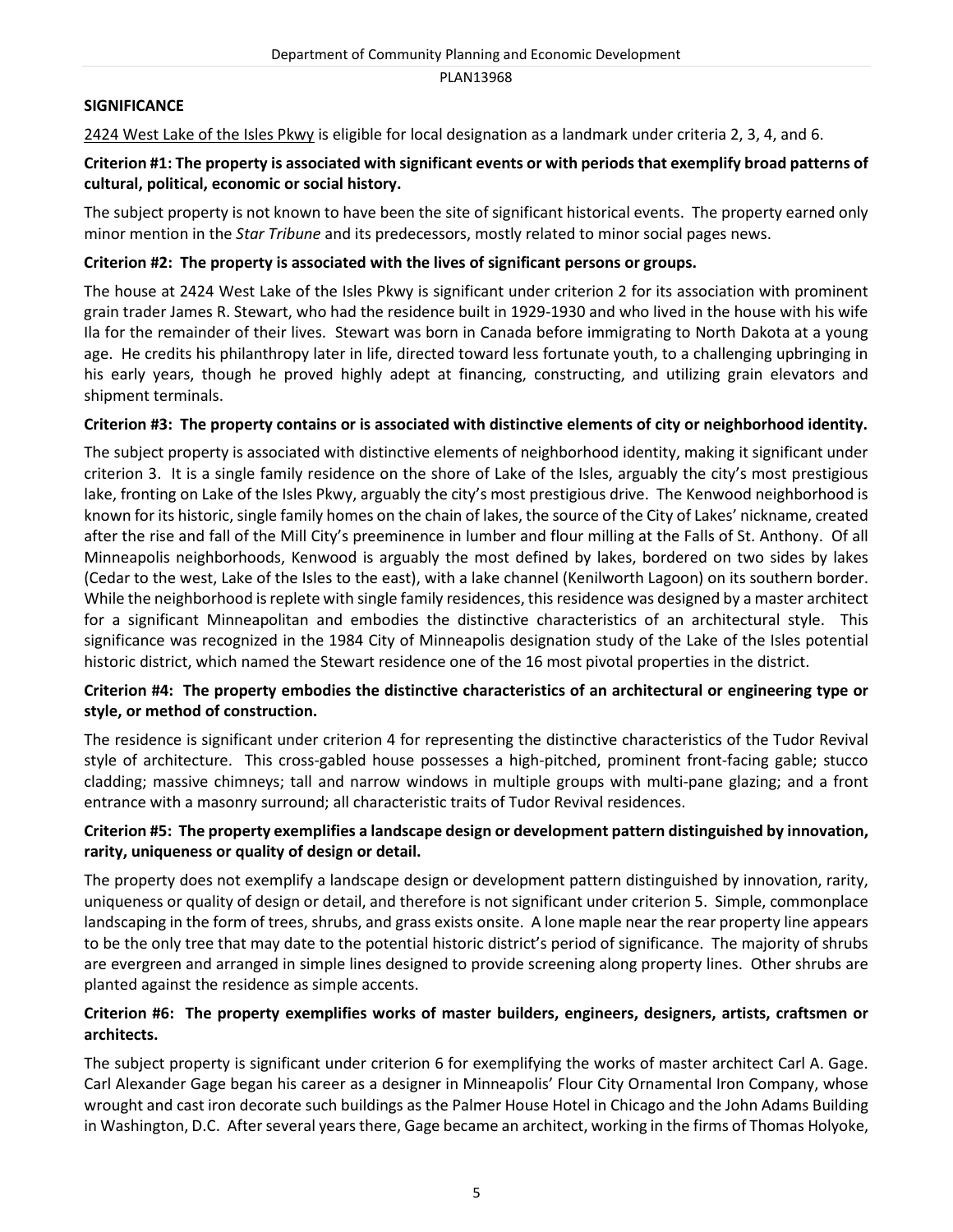Ernest Kennedy, Edwin Hewitt, Bertrand & Chamberlain, and finally Tyrie and Chapman before establishing his own practice. Gage is best known for designing upscale houses in Minneapolis, especially in the Tudor Revival style of architecture, such as the Goodfellow residence (now the Bakken Museum); 5013 and 5017 Belmont Ave S; and 3430 and 3520 West Bde Maka Ska Blvd. One of Gage's commissions, the Sigma Kappa Sorority house at 521 12th Ave SE, has been designated as a contributing resource in the City of Minneapolis' University of Minnesota Greek Letter Chapter House Historic District.

## **Criterion #7: The property has yielded, or may be likely to yield, information important in prehistory or history.**

The property has not yielded, nor is it likely to yield, information important in prehistory or history. Records available at the Minnesota State Historic Preservation Office indicate that no archeological sites have been identified on the subject property. The Lake of the Isles has been subject to archaeological surveys in the past, most notably in 1999 when *Four Islands at Lake of the Isles: a Reconnaissance Survey* was conducted by Archaeological Resource Services for the Minneapolis Park and Recreation Board. Though the study focused upon what were historically four islands in the lake, it provided context on changes to the lake itself.

The property is not likely to yield information important in prehistory. The subject property is located along the western shore of Lake of the Isles. Pre-contact bodies of water generally served as sources of water, food, and transportation, thus areas in close proximity, generally within five hundred feet or less, to such sites have a higher than average potential to include archeological evidence of pre-contact humans. Nevertheless, Lake of the Isles was subject to extensive dredging and shaping, to include the construction of a road around the lake which the subject property fronts upon. Better remaining sites in the immediate vicinity likely exist. The 1999 survey recommended intensive level survey of all four islands, noting their likely eligibility for listing in the National Register of Historic Places due to their association with significant pre-contact history. Cloud Man's village, a former Native American settlement on the east bank of Bde Maka Ska, to the southeast of the subject property, also presents a more likely, and more significant, source of pre-contact information.

The subject property is not likely to yield information important to history. No buildings existed onsite prior to this home's construction in 1929 and 1930. The dwelling was connected to the sewer system at its construction. Other archaeological sources of information such as sheet refuse, trash pits, and builder's trenches may still be present on the lot. However, given the relatively short period of time the dwelling was under construction, it is unlikely that these historical archeological deposits would reveal important information.

For these reasons, CPED staff finds that the property is not eligible for designation as a Landmark under criterion 7.

#### **INTEGRITY**

The Minneapolis Code of Ordinances, Title 23, Heritage Preservation, Chapter 599 Heritage Preservation Regulations recognizes a property's integrity through seven aspects or qualities: location, design, setting, materials, workmanship, feeling, and association. The subject property does retain the integrity required to be a Landmark.

Staff agrees with the applicant's analysis that the residence in question retains all seven aspects of integrity. The Tudor Revival design of Carl A. Gage maintains its proportion and ornamentation. Alterations occurred at the rear of the residence, where they are least visible from the public right-of-way, helping to ensure the property retains integrity of design. Original stucco, slate, brick and stone materials remain intact on the vast majority of the home, despite the loss of some materials to rear additions, and the early twentieth-century workmanship used to produce and assemble these materials remains quite evident, ensuring the property retains integrity of materials and workmanship. The home has never been moved, ensuring it retains integrity of location. The neighborhood remains mostly single family residences set around one of Minneapolis' premiere lakes, ensuring the residence's integrity of setting remains intact. The property's original use as a single family residence remains unchanged, and it continues to evoke the feeling of an early twentieth-century residence.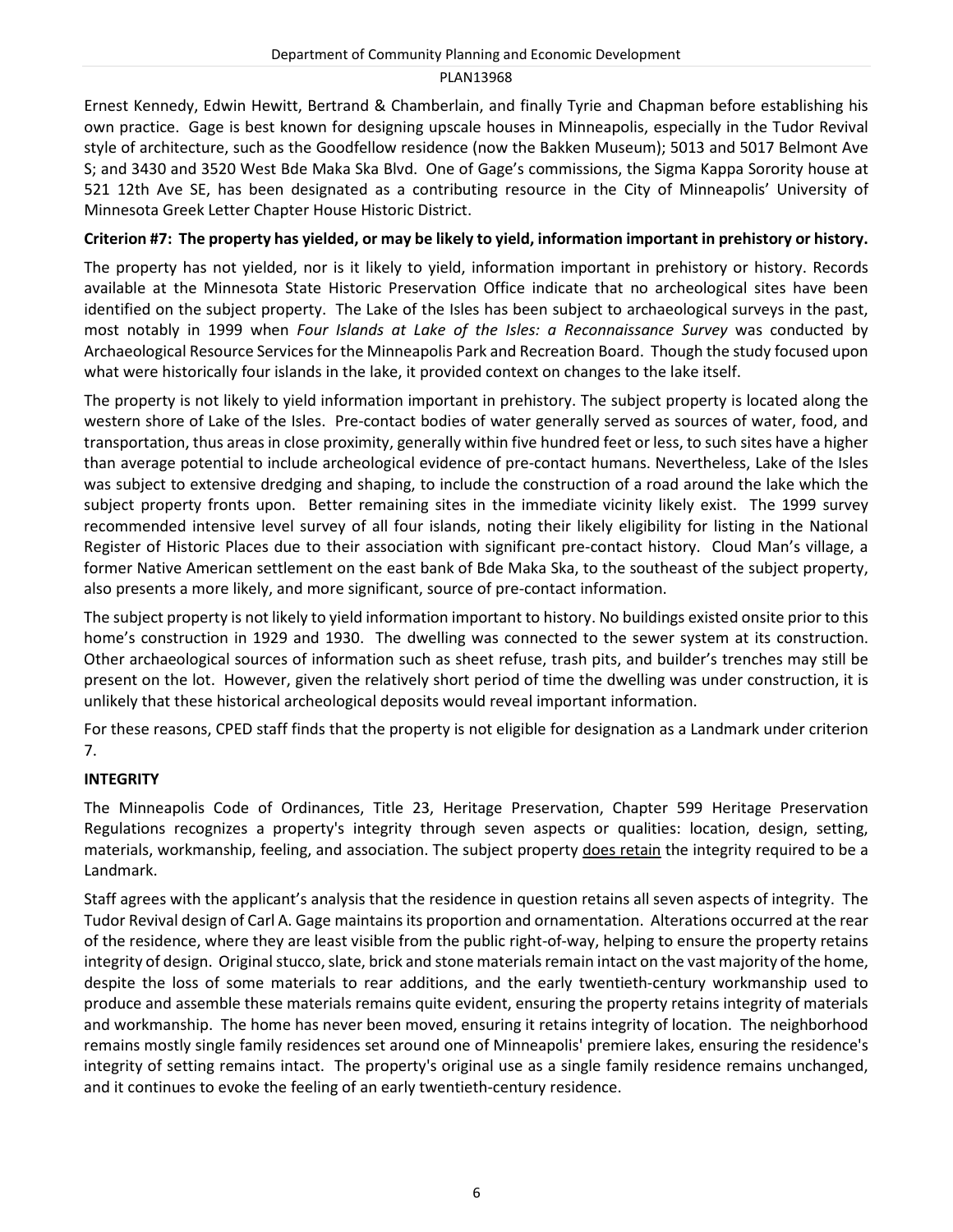### **DESTRUCTION OF A HISTORIC RESOURCE**

*(1)The destruction is necessary to correct an unsafe or dangerous condition on the property; or*

*Staff Comment:* CPED finds that the demolition is not necessary to correct an unsafe or dangerous condition. The applicant has not identified any unsafe or dangerous conditions on the property.

- *(2)That there are no reasonable alternatives to the destruction. In determining whether reasonable alternatives exist, the commission shall consider, but not be limited to:*
	- *1. The significance of the property;*
	- *2. The integrity of the property; and*
	- *3. The economic value or usefulness of the existing structure, including its current use, costs of renovation and feasible alternative uses.*

*Staff Comment*: CPED finds that there are reasonable alternatives to the demolition.

### SIGNIFICANCE:

Both staff and the applicant's historical consultant recommend the property as eligible for local designation under Criteria 2, 4, and 6, as noted in the "Significance" section above.

### INTEGRITY:

Both staff and the applicant's historical consultant agree that the subject property not only retains the integrity to communicate this historical significance, the residence retains all seven aspects of integrity, as noted in the "Integrity" section above.

### ECONOMIC VALUE OR USEFULNESS OF THE STRUCTURE:

The application states that the economic value and usefulness of the existing structure is significantly impaired by the lack of an at-grade entrance to the house; a stairway separating the second floor's bedrooms in the main home from the recreation/bonus room area above the garage wing; and the size and layout of rooms and circulation paths on both floors not being consistent with Universal Design principles and not meeting the needs of most contemporary urban homeowners, particularly by not being entirely accessible to persons of all abilities. Staff disagrees with this assessment. The home retains considerable value, having been purchased 'as-is' for 3.65 million dollars in May 2021. Furthermore, the vast majority of existing low-density residences have some steps, and extremely few have an elevator to improve accessibility, which this home historically had and currently possesses. While the remodel will ostensibly do much to make the home accessible, plans indicate exterior stairways will remain on all four sides of the building.

The application also states that the house has experienced six changes in ownership since it was sold by the Stewart heirs in 1991 and has not gained value through the sales and renovations. Staff would point out that, although the applicant's report does not identify the home's sale price during a nationwide recession in 1991, its most recent sale price is more than twice its 1998 sale price.

The applicant also cites vehicular circulation problems, noting that the existing driveway opens from West Lake of the Isles Parkway at the northeast corner of the lot and runs past a projecting bay window and through a porte-cochere too small to allow for the safe passage of vehicles. The port cochere measures 8'-11" wide and between 7'-2½" to 7'-8 ½" high. Staff would point out that the applicant has received approval from the Minneapolis Park Board to relocate the curb cut to the south side of the lot, eliminating the need to drive through the port cochere, which actually provides more room for vehicles than the drive aisle of a standard twocar garage door. Typically, 7' in height and 16' in width, standard two-car garage doors provide 8' of width per vehicle and 7' of vertical clearance, which is also the common clearance provided in parking garages.